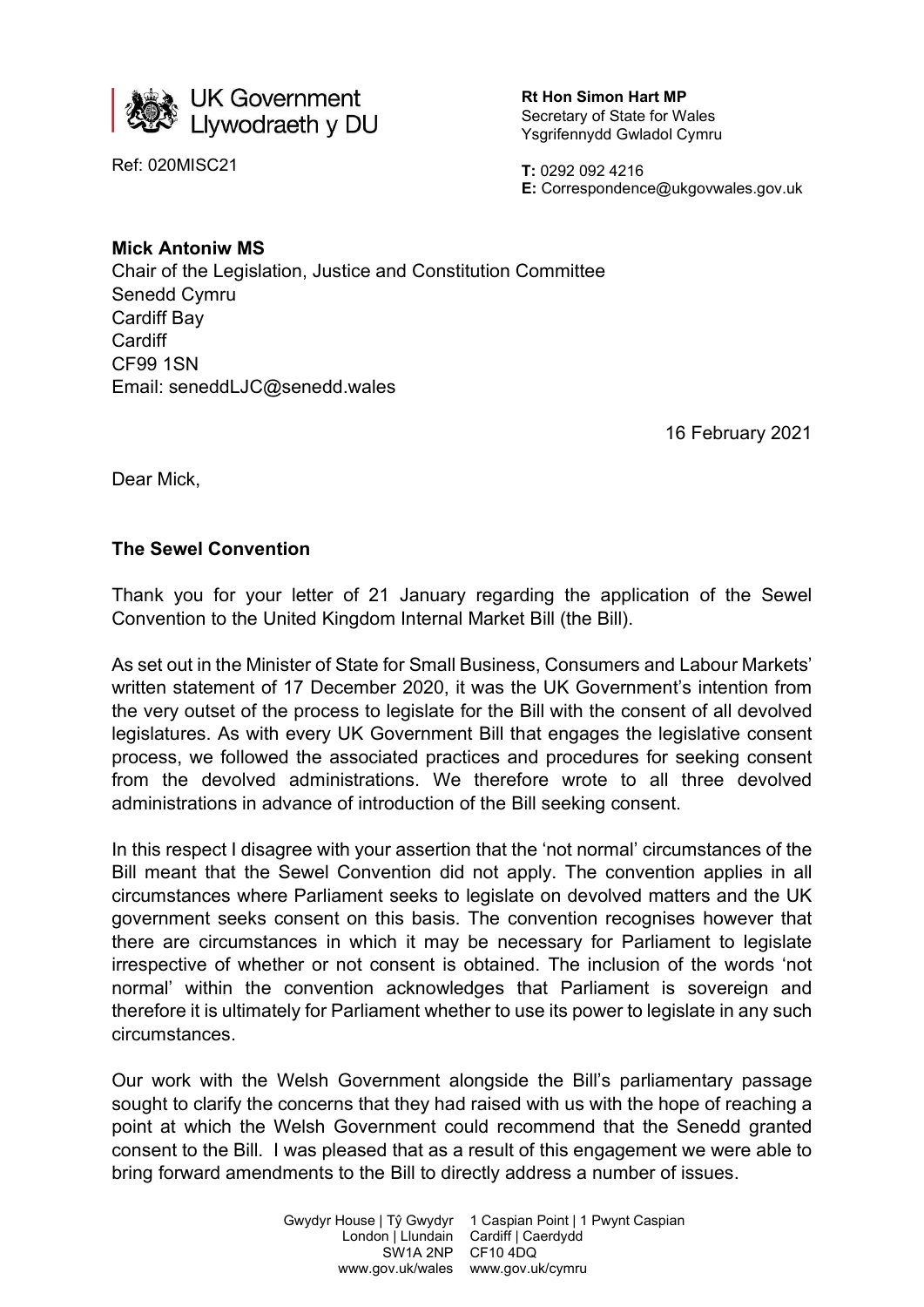

Ref: 020MISC21

Rt Hon Simon Hart MP Secretary of State for Wales Ysgrifennydd Gwladol Cymru

T: 0292 092 4216 E: Correspondence@ukgovwales.gov.uk

This included providing a mechanism that would enable divergence under Common Frameworks to be excluded from the Market Access Principles where there is agreement between all four parts of the UK, as well as ensuring that the Secretary of State is obliged to seek the consent of the devolved administrations when panel appointments are made to the Office of the Internal Market. The UK Government deeply regrets that, despite efforts to find common ground, both the Senedd and the Scottish Parliament refused consent for the Bill. However, we sought consent in good faith and are confident that the legislation is more robust and more attuned to Welsh Government concerns in particular as a result.

The Bill, now Act, is vital in ensuring that businesses in Wales and across the UK can continue to trade freely within our internal market now that the Transition Period has ended. Our consultation highlighted the real concerns that businesses, including those in Wales, had about the potential for regulatory divergence between parts of the UK to create new internal barriers to trade. It is the Government's view that legislation of this kind must be in place across the whole UK in order to provide businesses and consumers from all parts of our country with the same legal protections and advantages. Taking all of this into account, we made the difficult decision at the end of the process that it was necessary to proceed with the Bill without consent and to bring key parts of the Act into force before the end of the Transition Period on 31 December 2020. This is not a decision that was taken lightly, however as I have made clear, it was in line with the convention.

The Government remains firmly committed to the Sewel Convention and its associated practices. The convention continues to work well and it remains the case that the vast majority of UK Parliamentary Bills that intersect with devolved competence are passed with the consent of the devolved legislatures. This has enabled provisions to be made in parliamentary primary legislation which are of great benefit to Wales and ensured that the Senedd has the necessary time and capacity to deliver its distinct programme of legislation. The information provided in explanatory notes which accompany UK primary legislation provide transparency on the provisions for which consent is being sought.

It is a matter for Parliament to consider the role that it should play in respect of the Sewel Convention. I am sure that your Committee will be aware of the implementation of a new procedure in the House of Lords, proposed by the Procedure and Privileges Committee and which the UK Government adopted for the first time in the course of the UKIM Bill's passage. Under this procedure the UK Government is expected to provide peers with a statement to the House outlining the reasons why legislative consent has been refused or not yet granted by the relevant devolved legislatures prior to the commencement of Third Reading.

> Gwydyr House | Tŷ Gwydyr 1 Caspian Point | 1 Pwynt Caspian London | Llundain SW1A 2NP CF10 4DQ Cardiff | Caerdydd www.gov.uk/wales www.gov.uk/cymru